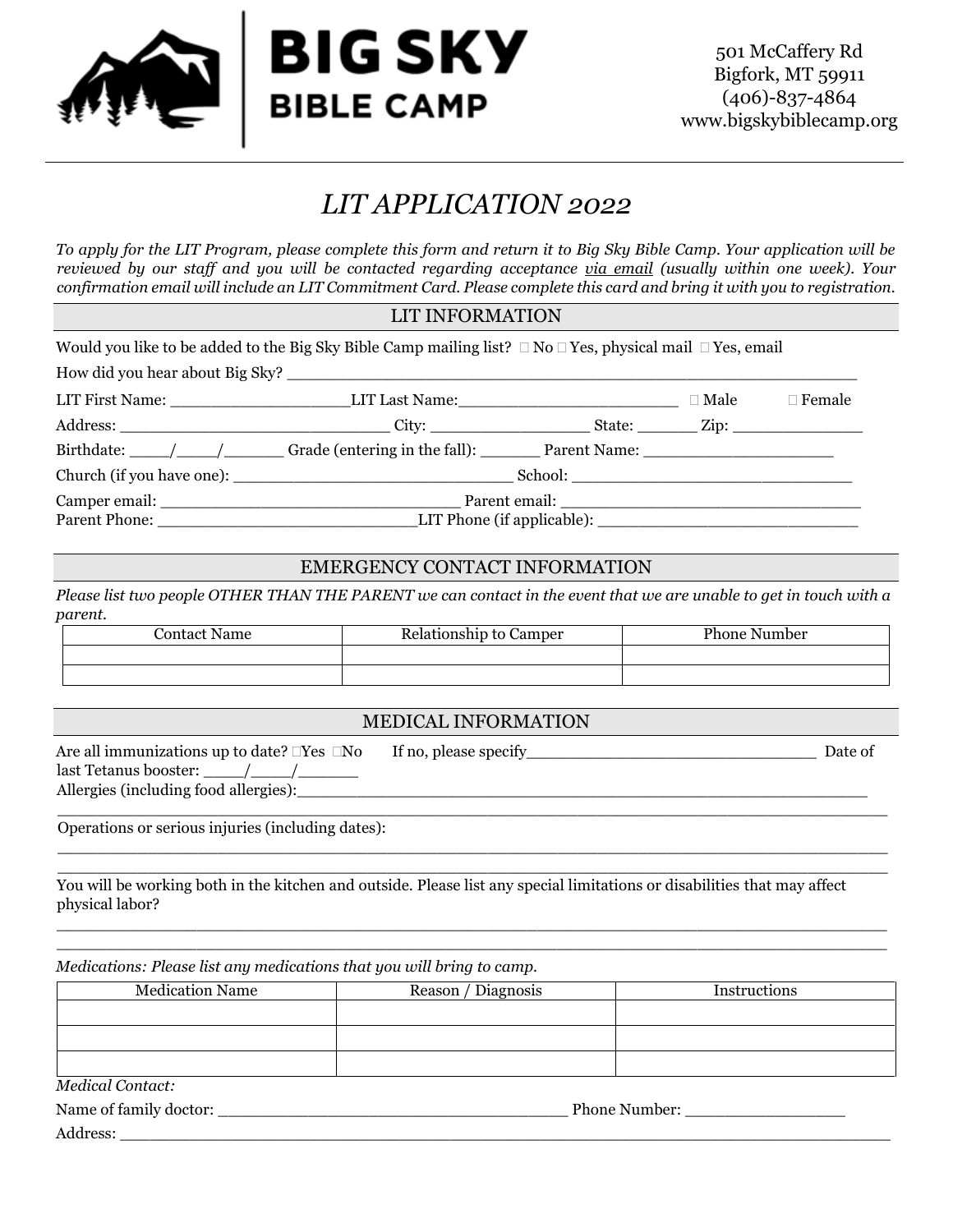| Prease mark the weeks that you are available to serve this summer.             |                                                                                                                      |
|--------------------------------------------------------------------------------|----------------------------------------------------------------------------------------------------------------------|
| $\Box$ June 19-24 (Man Week – Boys Only)                                       | $\Box$ July 17-22 (All Girl's Week – Girls Only)                                                                     |
| $\Box$ June 27-July 2 (Camp Promise 1)                                         | $\Box$ July 24-29 (2 <sup>nd</sup> Junior)                                                                           |
| $\Box$ July 4-9 (Camp Promise 2)                                               | $\Box$ July 31-August 5 (Jr. High Coed)                                                                              |
| $\Box$ July 10-15 (1 <sup>st</sup> Junior)                                     | $\Box$ August 7-12 (3 <sup>rd</sup> Junior)                                                                          |
|                                                                                |                                                                                                                      |
|                                                                                | REFERENCE INFORMATION                                                                                                |
| be contacted regarding your application.                                       | Personal Reference: Please provide the following information for an adult (non-relative) who knows you well and can  |
|                                                                                |                                                                                                                      |
| can be contacted regarding your application.                                   | Pastoral Reference: Please provide the following information for a church leader/elder/pastor who knows you well and |
|                                                                                |                                                                                                                      |
|                                                                                | PERSONAL QUESTIONAIRE                                                                                                |
|                                                                                | Explain why you would like to serve as an L.I.T. this summer.                                                        |
|                                                                                |                                                                                                                      |
|                                                                                |                                                                                                                      |
| How are you seeking to please God in your relationships with the opposite sex? |                                                                                                                      |
|                                                                                |                                                                                                                      |
|                                                                                |                                                                                                                      |
|                                                                                |                                                                                                                      |
|                                                                                |                                                                                                                      |
| Are you trusting in Jesus Christ as your Savior from sin?                      |                                                                                                                      |
| Explain how the Lord saved you.                                                |                                                                                                                      |
|                                                                                |                                                                                                                      |
|                                                                                |                                                                                                                      |
|                                                                                |                                                                                                                      |
|                                                                                |                                                                                                                      |
|                                                                                |                                                                                                                      |
|                                                                                |                                                                                                                      |
|                                                                                |                                                                                                                      |
|                                                                                | What are you doing to grow as a Christian daily?                                                                     |
|                                                                                |                                                                                                                      |
|                                                                                |                                                                                                                      |

 $\_$  , and the set of the set of the set of the set of the set of the set of the set of the set of the set of the set of the set of the set of the set of the set of the set of the set of the set of the set of the set of th

## PROGRAM SELECTION

How many weeks would you like to serve this summer? \_

Note: You may be selected for up to 2 weeks, but please mark all weeks for which you are available and willing to serve. Please mark the weeks that you are available to serve this summer:

- 
- June 27-July 2 (Camp Promise 1)
- 
- $\Box$  July 10-15 (1st Junior)